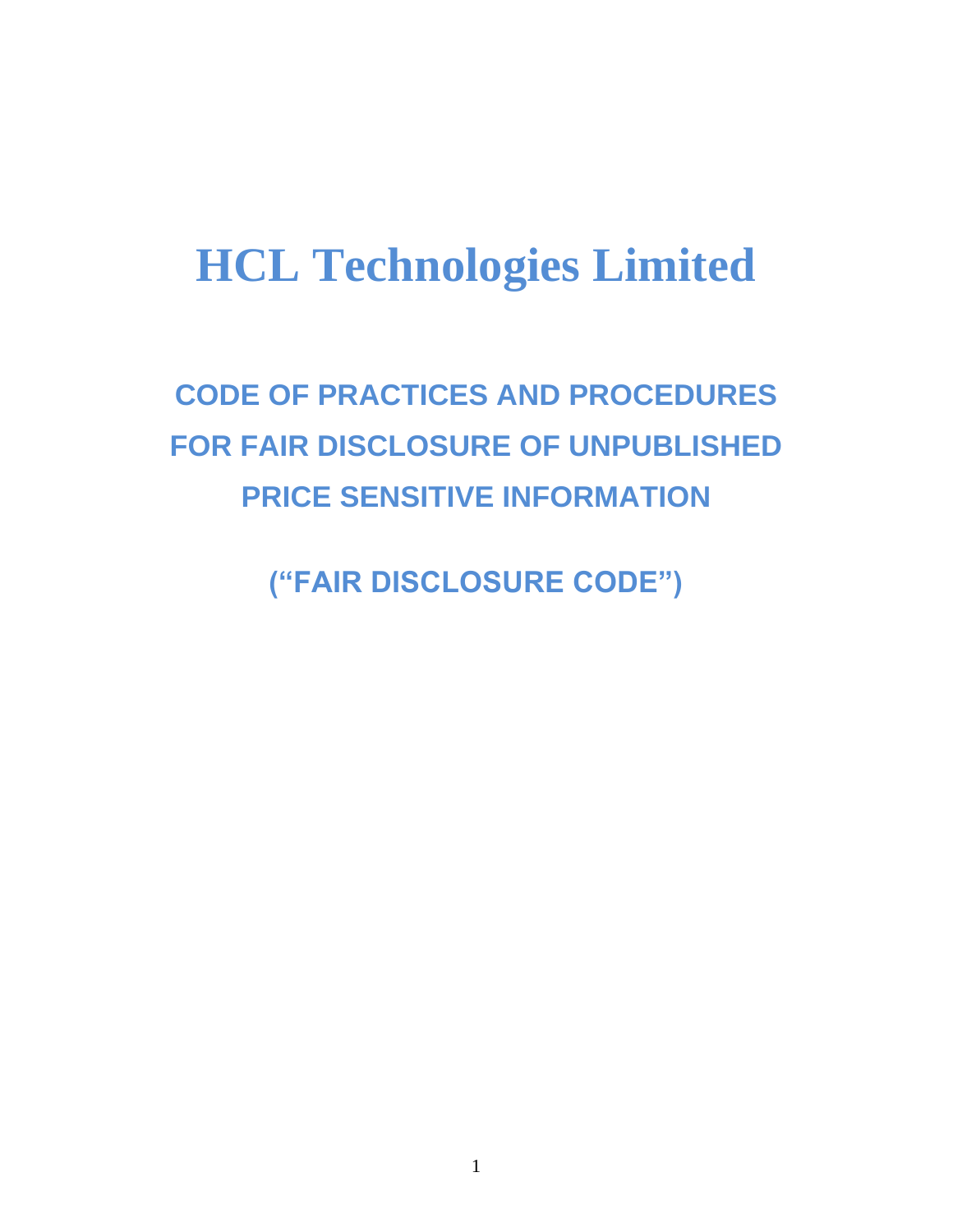## Revision History

| Version | <b>Description</b>                                                                       | <b>Effective date</b> | Approved by                                                                                                                             |
|---------|------------------------------------------------------------------------------------------|-----------------------|-----------------------------------------------------------------------------------------------------------------------------------------|
| 1.0     | This `Fair Disclosure Code' replaces<br>the earlier `Code for Corporate<br>Disclosures.' | May 30, 2015          | of Directors<br><b>Board</b><br>vide<br>Circular Resolution dated<br>May 30, 2015                                                       |
| 1.1     | This `Fair Disclosure Code' replaces<br>the earlier `Fair Disclosure Code.'              | August 3, 2016        | <b>Board</b><br>vide<br>of Directors<br>Resolution passed<br>in the<br><b>Meeting</b><br><b>Board</b><br>dated<br>August 1-3, 2016      |
| 1.2     | This `Fair Disclosure Code' replaces<br>the earlier `Fair Disclosure Code.'              | May 2, 2018           | Board of Directors<br>vide<br>Resolution passed in the<br>Board Meeting dated April<br>$30 - May 2, 2018$                               |
| 1.3     | This `Fair Disclosure Code' replaces<br>the earlier `Fair Disclosure Code.'              | April 01, 2019        | vide<br><b>Board</b><br><b>Directors</b><br><sub>of</sub><br><b>Resolution</b><br>passed<br>by<br>dated April 4,<br>Circulation<br>2019 |
| 1.4     | This `Fair Disclosure Code' replaces<br>the earlier `Fair Disclosure Code.'              | March 16, 2020        | vide<br><b>Board</b><br><b>of</b><br><b>Directors</b><br><b>Resolution</b><br>passed<br>by<br>Circulation dated March 16,<br>2020       |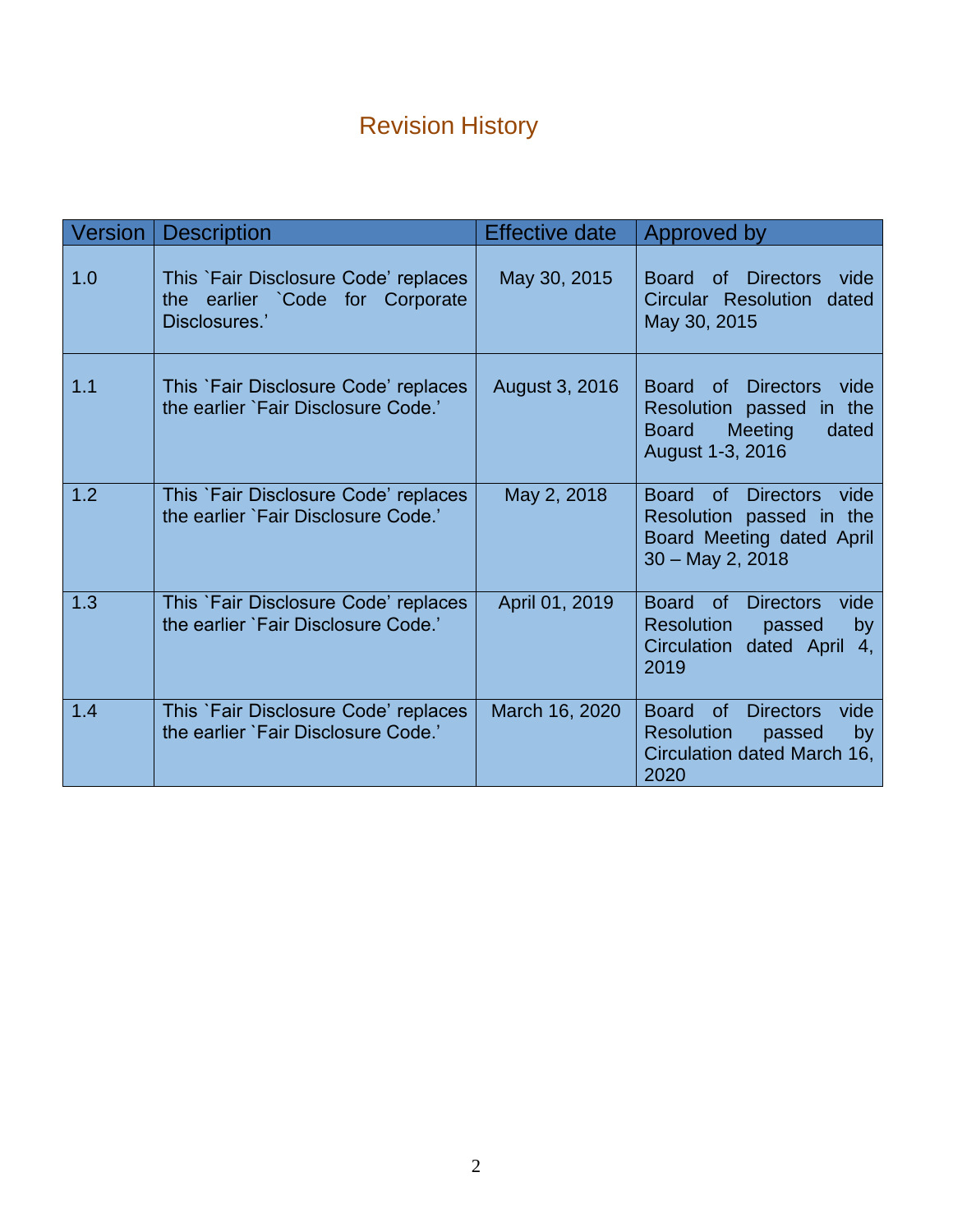### **1. Background**

The Securities and Exchange Board of India ("SEBI") formulated the SEBI (Prohibition of Insider Trading) Regulations 2015 on 15<sup>th</sup> January 2015 and these regulations came into force on the  $120<sup>th</sup>$  day from the publication in the official gazette i.e. on May 15, 2015. As per these Regulations, a company listed on any Indian Stock Exchange shall initiate and implement a code of practices and procedures for fair disclosure of unpublished price sensitive information ("the Code") for prevention of insider trading.

Further, owing to the amendments brought in by the SEBI (Prohibition of Insider Trading) (Amendment) Regulations, 2018, the Board of Directors has approved the revised code "Code of Practices and Procedures for fair disclosure of Unpublished Price Sensitive Information" which amends the earlier "Code of Practices and Procedures for fair disclosure of Unpublished Price Sensitive Information". The revised code hereinafter is referred as the "Fair Disclosure Code".

### **2. Definitions**

- 2.1 "Act" means the Securities Exchange Board of India Act, 1992 (15 of 1992).
- 2.2 "Board" means the Board of Directors of the Company.
- 2.3 "Chief Investor Relations Officer" or "CIO" means the Head of Investor Relations function.
- 2.4 "Company" means HCL Technologies Limited.
- 2.5 "Company Secretary" means the company secretary of the Company appointed in terms of the resolution passed by the Board of the Company in compliance of the provisions of the Companies Act, 1956 / Companies Act, 2013.
- 2.6 "Compliance Officer" means Company Secretary of HCL Technologies Limited or any other senior officer, designated so from time to time, appointed in compliance with the provisions of SEBI Insider Trading Regulations.
- 2.7 "SEBI" means the Securities and Exchange Board of India.
- 2.8 "SEBI Insider Trading Regulations" shall mean the Securities and Exchange Board of India (Prohibition of Insider Trading) Regulations, 2015 and any amendments thereto from time to time.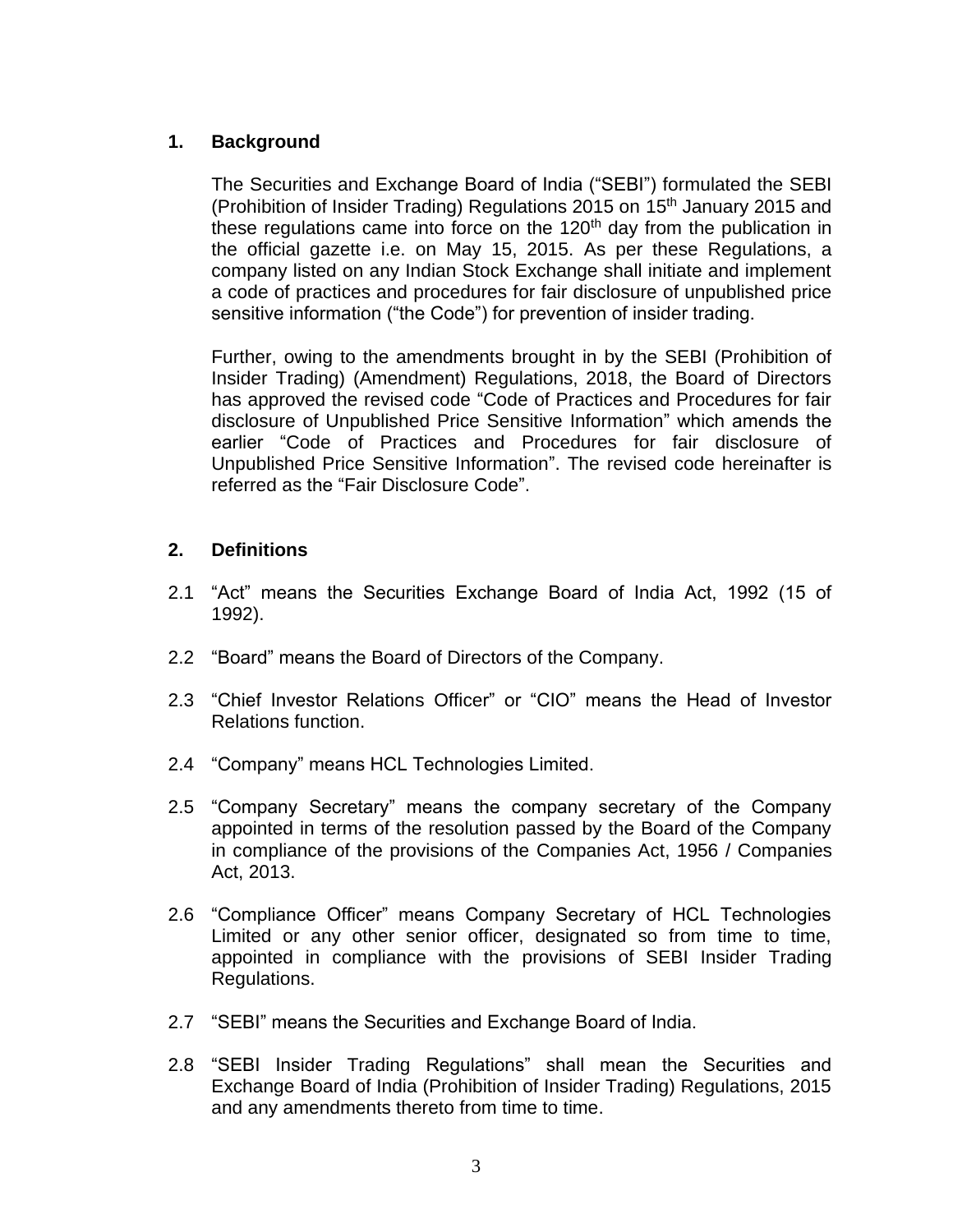- 2.9 "Unpublished Price sensitive information" means any information relating to the Company or its securities, directly or indirectly that is not generally available, but which upon becoming generally available, is likely to affect the price of the securities of the Company and shall, ordinarily including but not restricted to, information relating to the following:
	- i) Periodical audited or un-audited financial results of the Company;
	- ii) Intended declaration of dividends (both interim and final) by the Company;
	- iii) Change in capital structure including buy-back of securities;
	- iv) Any amalgamation, mergers, de-mergers, acquisitions/takeovers, delisting proceedings, disposal and material expansion of business and such other transactions involving the Company;
	- v) Change in Key Managerial Personnel;
	- vi) Any other matter as may be prescribed under the Regulations and / or Securities and Exchange Board of India (Listing Obligations and Disclosure Requirements) Regulations, 2015 as amended from time to time and/or Corporate Laws to be price sensitive, from time to time.

 Words and expressions used and not defined in this Code but defined in the Securities and Exchange Board of India Act, 1992, the Securities Contracts (Regulation) Act, 1956, the Depositories Act, 1996 or the Companies Act, 2013 and rules and regulations made thereunder shall have the meanings respectively assigned to them in those legislations.

#### **3. Procedure for dissemination of Unpublished Price Sensitive Information**

- 3.1 All unpublished price sensitive information shall be handled on a needto-know basis.
- 3.2 The Company will make prompt public disclosure of unpublished price sensitive information that would impact price discovery no sooner than credible and concrete information comes into being in order to make such information generally available.
- 3.3 The Company will make uniform and universal dissemination of unpublished price sensitive information to avoid selective disclosure. In order to ensure universal dissemination, all unpublished price sensitive information will first be communicated to the Stock Exchanges where the securities of the Company are listed before this information is released to the investors, research analysts, media or any section of the public.
- 3.4 The text of all communications covering unpublished price sensitive information to the Stock Exchanges shall be approved by the Chief Executive Officer or Chief Financial Officer before release.

#### 4 **Sharing of UPSI for legitimate purpose**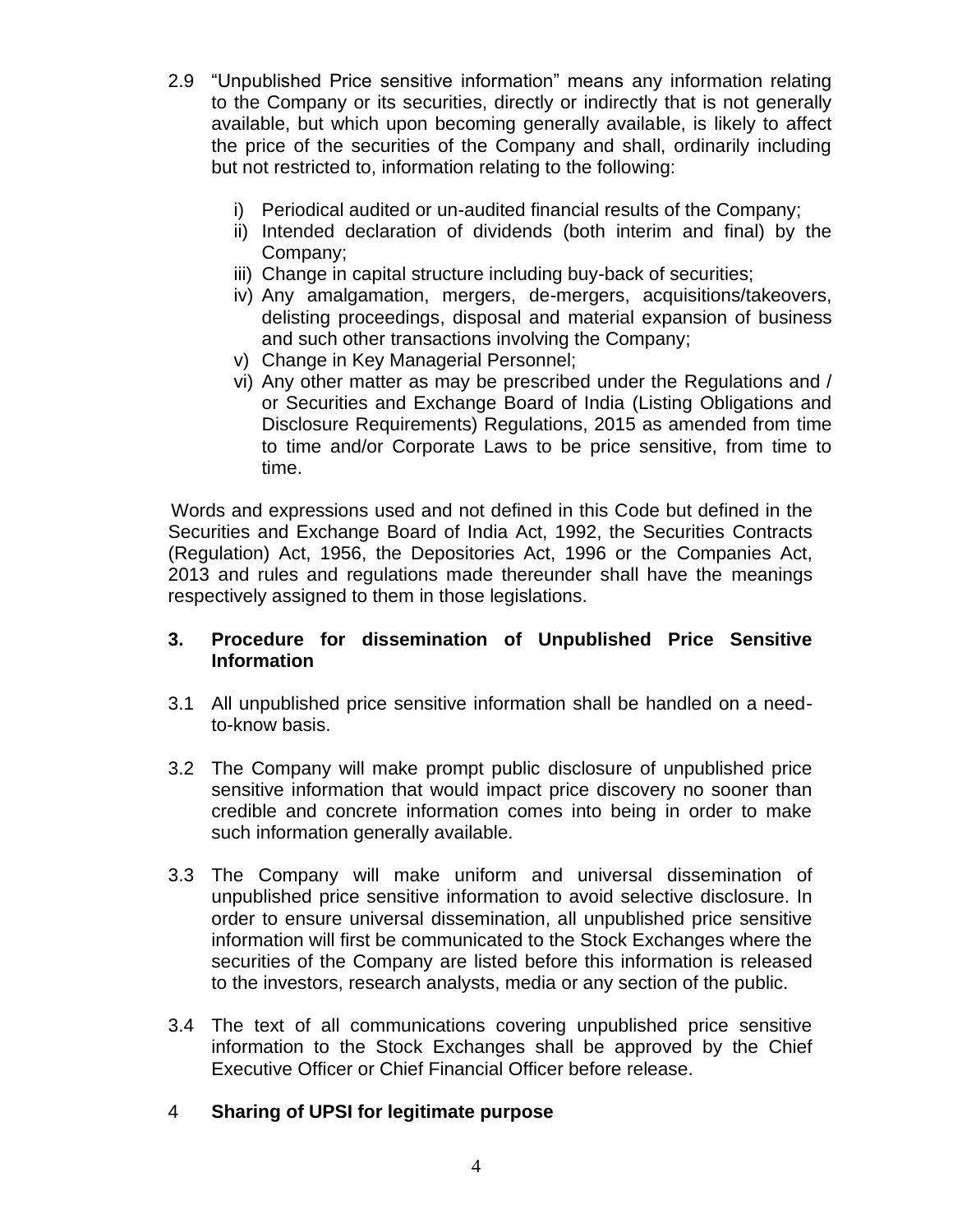- 4.1 The UPSI can be shared only on a need-to-know basis and as per policy for determination of legitimate purpose as mentioned in Annexure 1, performance of duties or discharge of legal obligations which shall include the following:
	- I. Sharing of UPSI in the ordinary course of business by any Insider, Designated Person, or by any Authorized person with existing or proposed partners, collaborators, lenders, customers, suppliers, merchant bankers, legal advisors, auditors, insolvency professionals or other advisors or consultants
	- II. Sharing of UPSI for any other genuine or reasonable purpose as may be determined by the Company
	- III. Sharing of UPSI for any other purpose as may be prescribed under the Securities Regulations or Company Law or any other law for the time being in force, in this behalf, as may be amended from time to time

Provided that such sharing should not be carried out to evade or circumvent the prohibitions of SEBI Insider Trading Regulations.

#### 5 **ISSUE OF NOTICE TO THE RECIPIENT OF UPSI:**

5.1 Any person in receipt of unpublished price sensitive information pursuant to a "legitimate purpose" shall be considered as an "insider" and due notice shall be given to such person making him aware of the duties and responsibilities attached to the receipt of such unpublished price sensitive information

#### **6. Chief Investors Relation Officer ("CIO") and other Spokespersons**

- 6.1 The CIO will deal with the dissemination and disclosure of Unpublished Price Sensitive Information. In addition to CIO, the following persons ("**Authorised Spokespersons**") are also authorized to communicate with the Investors/media in co-ordination with the CIO:
	- i) Chairman & Chief Strategy Officer
	- ii) Chief Executive Officer ("CEO")
	- iii) Chief Financial Officer ("CFO")
	- iv) Head External Communications

For any specific event or occasion one or more Company officials (including Vertical Heads, Delivery Heads and Business Heads) may be invited to interact with investors, research analysts and representatives of the media.

6.2 The Company Secretary in coordination with the CIO shall disseminate / disclose the information to the stock exchanges where the Securities of the Company are listed.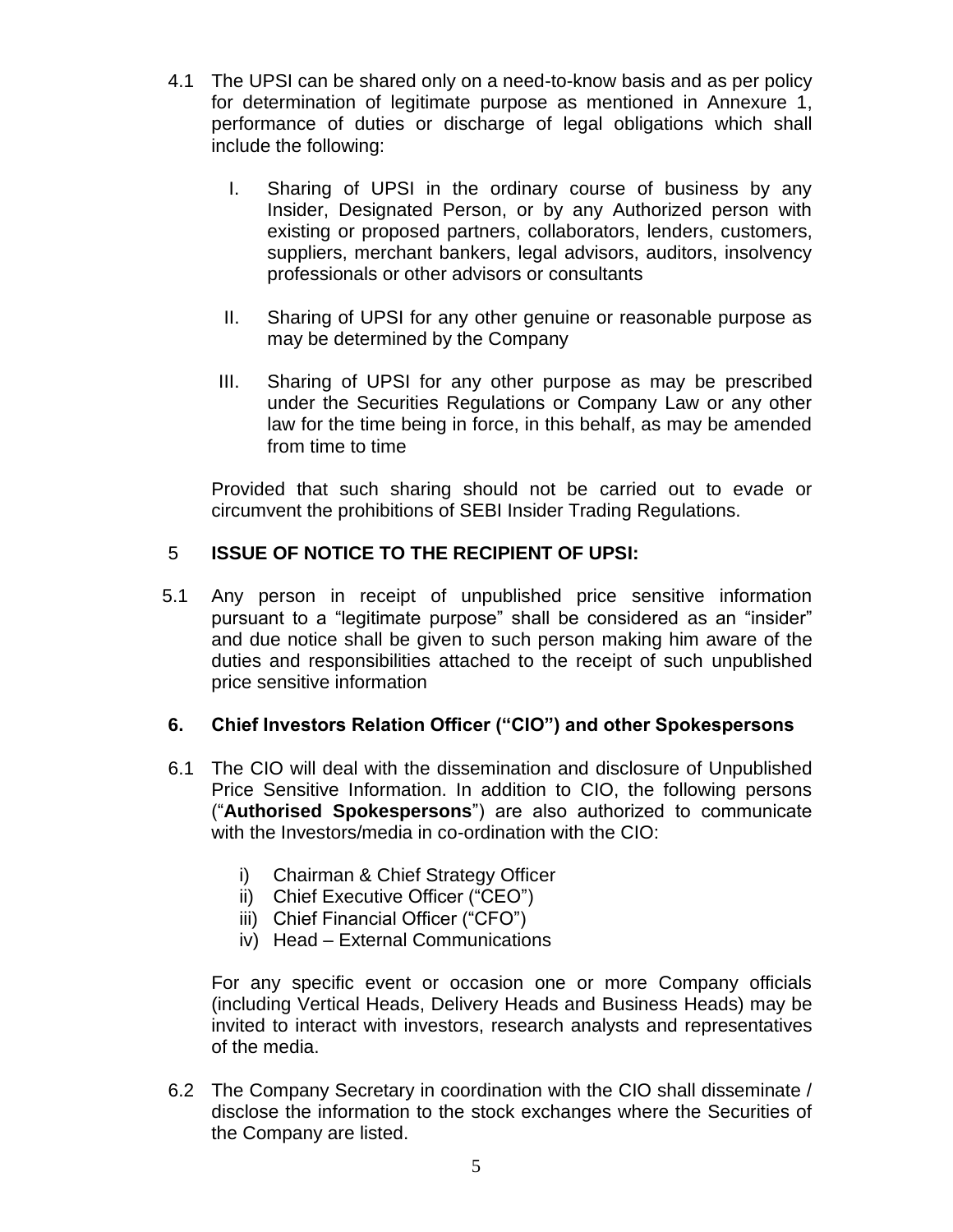#### **7. Guidelines while dealing with Analysts (financial as well as industry), Investors, Customers and Media**

- 7.1 All Company spokespersons shall ensure that information shared with Analysts (financial as well as industry), Investors, Customers and Media is not unpublished price sensitive information. Only information in the public domain (i.e. information which is already provided by the Company through published financials statements, press releases or is available on the Company's web site) shall be provided. Discussion on any topic or issue or any data, which cannot be made public, shall be avoided.
- 7.2 Unanticipated questions raised by analysts, Investors and Media may be taken on record and a response given later. If the answer includes price sensitive information, a public announcement should be made before responding.
- 7.3 In case some unpublished price sensitive information gets disclosed selectively, inadvertently or otherwise, the same shall be brought to the notice of the CIO to enable him to make such information public at the earliest.
- 7.4 No Company Official will interact with analysts, financial market participants, Investors or any media representatives unless CIO (or his authorised representative) or any other Authorised Spokesperson of the Company is also present during such interaction.
- 7.5 Inquiries received from analysts, financial market participants, Investors or any media representatives in any department (other than the Investor Relations Department and the offices of any of the Authorized Spokespersons) must be forwarded to the CIO. Under no circumstances should any attempt be made to handle these inquiries without prior authorization from the CIO or an Authorized Spokesperson.

#### **8. Silent Period**

8.1 During the period when the Trading Window is closed before the announcement of quarterly or annual financial results, any officer of the Company shall not discuss or comment on any aspect of financial performance of the Company to any member of the media in order to avoid any inadvertent disclosure of unpublished price sensitive information on selective basis.

The Trading Window shall generally be closed from  $25<sup>th</sup>$  of the last month of the quarter for which results are required to be announced by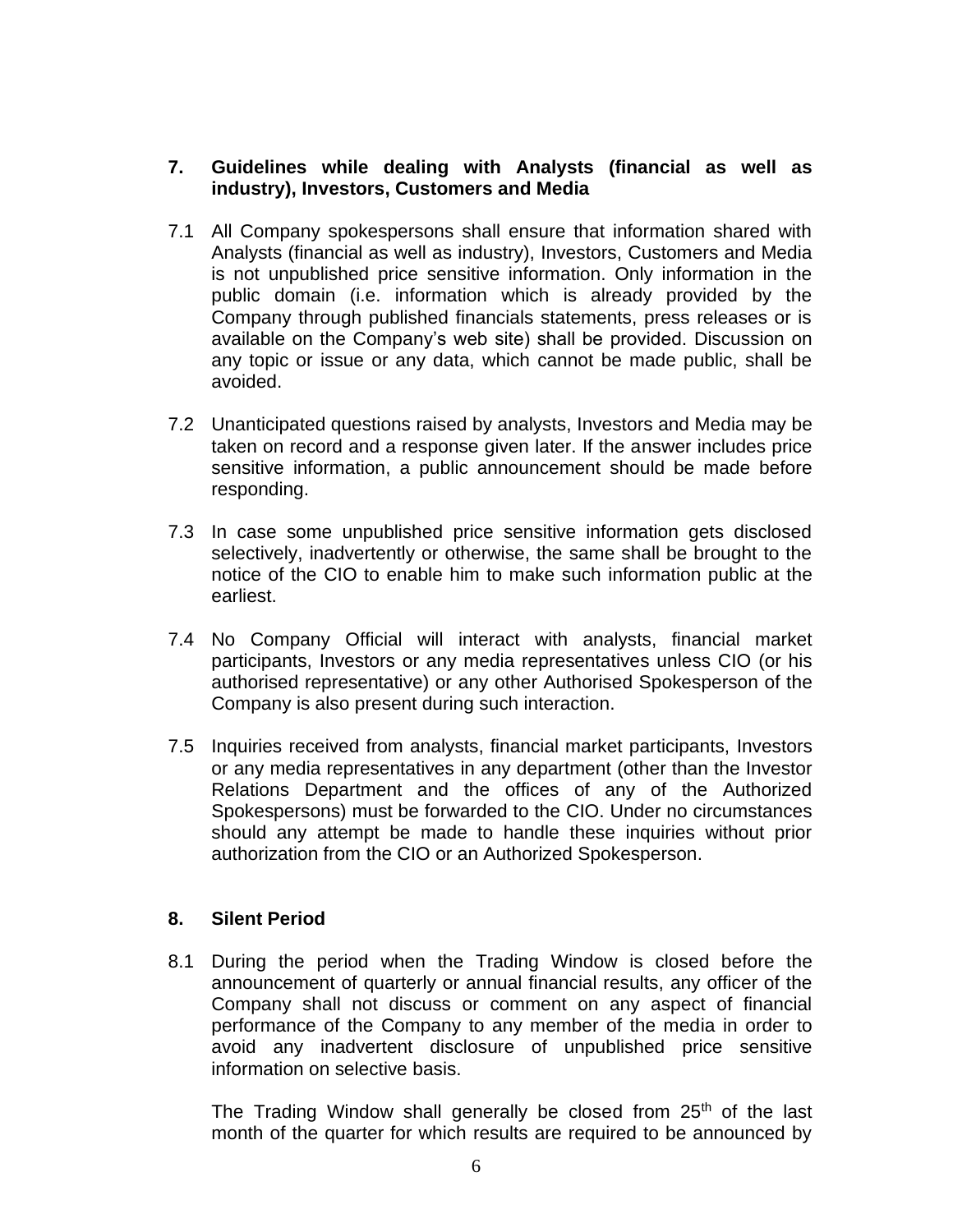the Company and shall reopen 48 (Forty-Eight) hours after the announcement of financial results by the Company.

### **9. Procedure for Conference calls and analyst meets**

- 9.1 Whenever, the company calls for a conference call, the CIO shall ensure adequate publicity of the event. A press release would be sent prior to the conference call to the stock exchanges and hosted on the Company's website covering the relevant details of the call (including Duration of the call, Number of ports, Access numbers, Reply number, Registration procedure, Contact person (for pass code), Web casting details).
- 9.2 Transcripts, Earnings presentation, Investors' presentation and the web cast with analysts and investors shall be made available on the Company's official website.

### **10. Responding to market rumours**

- 10.1 The CEO and/or the CFO shall be responsible for deciding whether a public announcement is necessary for verifying or denying rumors and then making the disclosure. He shall give appropriate and fair response to the queries on news reports and requests for verification of market rumours by regulatory authorities.
- 10.2 As a policy, the company will consistently ignore speculative reports that appear in the press or in the electronic media. In order to protect the standing of the company, the response of the CIO, in each instance of a market rumour will be to neither affirm nor deny the rumour till such time an official position on the subject is developed in consultation with the CEO and / or the CFO. However, if a rumour or a press report is likely to impact the business of the Company in a significant manner a suitable communication responding to market rumours shall be finalised in consultation with the CEO and / or the CFO before dissemination to the Stock Exchanges and external agencies.

#### **11. Miscellaneous**

- 11.1 The Company reserves all right to modify and/or amend this Code at any time.
- 11.2 The Company may form a Group comprising of senior executives to ensure compliances of policy for 'Determination of legitimate purpose' including determination of UPSI, legitimate purpose for sharing of UPSI, regular review of the policy and list of UPSI/legitimate purpose.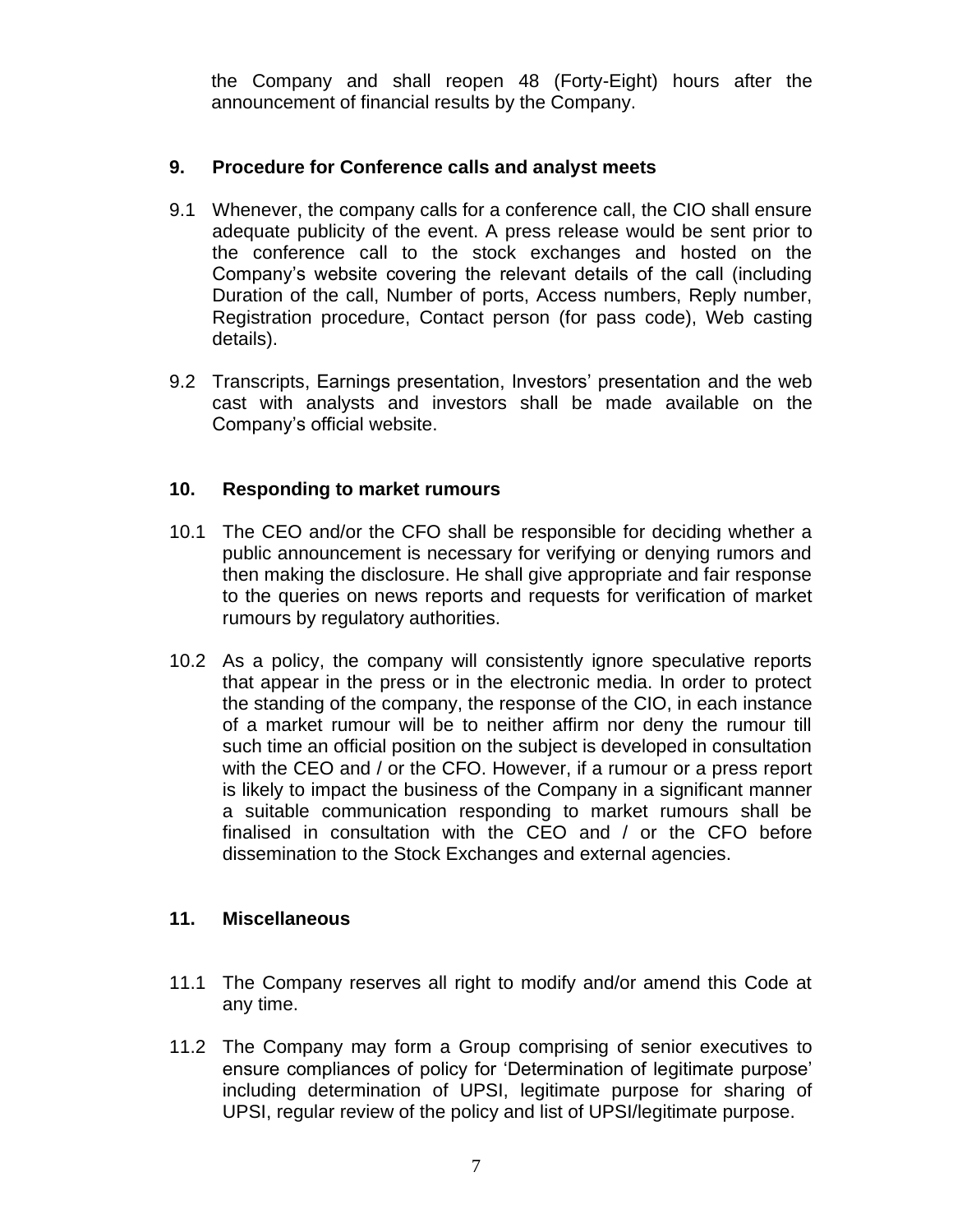#### **Annexure 1**

## **POLICY FOR DETERMINATION OF LEGITIMATE PURPOSE FOR UPSI**

- 1. **Preamble:** The Securities and Exchange Board of India (Prohibition of Insider Trading) (Amendment) Regulations, 2018 ("PIT Amendment Regulations") has mandated every listed Company to formulate "Policy for Determination of Legitimate Purpose" hereinafter referred to as the "Policy", as apart of Fair Disclosure Code and is effective from 1st April 2019.
- **2. Objective:** The objective of this policy is to identify 'Legitimate Purposes' for performance of duties or discharge of legal obligations, which will be considered as exception for the purpose of procuring unpublished price sensitive information (UPSI) relating to the Company or its listed securities.
- 3. **Meaning of Legitimate Purpose:** "Legitimate Purpose" shall mean any purpose for which UPSI has been shared in the ordinary course of business or in the interest of the Company, on a need to-know basis. In this policy, the term "Legitimate Purpose" shall, inter alia, include:
	- Sharing of UPSI on need to know basis by an Insider with its partners, collaborators, lenders, customers, suppliers, merchant bankers, legal advisors, auditors, insolvency professionals or other advisors or consultants
	- Sharing of UPSI for any other genuine or reasonable purpose as may be determined by the Company
	- Sharing of UPSI for any other purpose as may be prescribed under the Securities Regulations or Company Law or any other law for the time being in force, in this behalf, as may be amended from time to time

Provided that such sharing has not been carried out to evade or circumvent the prohibitions of the SEBI Insider Trading Regulations.

#### **Illustrative list of Legitimate Purposes**

In following cases, the sharing of UPSI would be considered as having been shared for a Legitimate Purpose:

- a) Under any proceedings or pursuant to any order of courts or tribunals,
- b) For investigation, inquiry or request for information by statutory or governmental authorities or any other administrative body recognized by law,
- c) In compliance with applicable laws, regulations, rules and requirements,
- d) Arising out of any contractual obligations entered by the Company set forth in any contract, agreement, arrangement, settlement, understanding or undertaking,